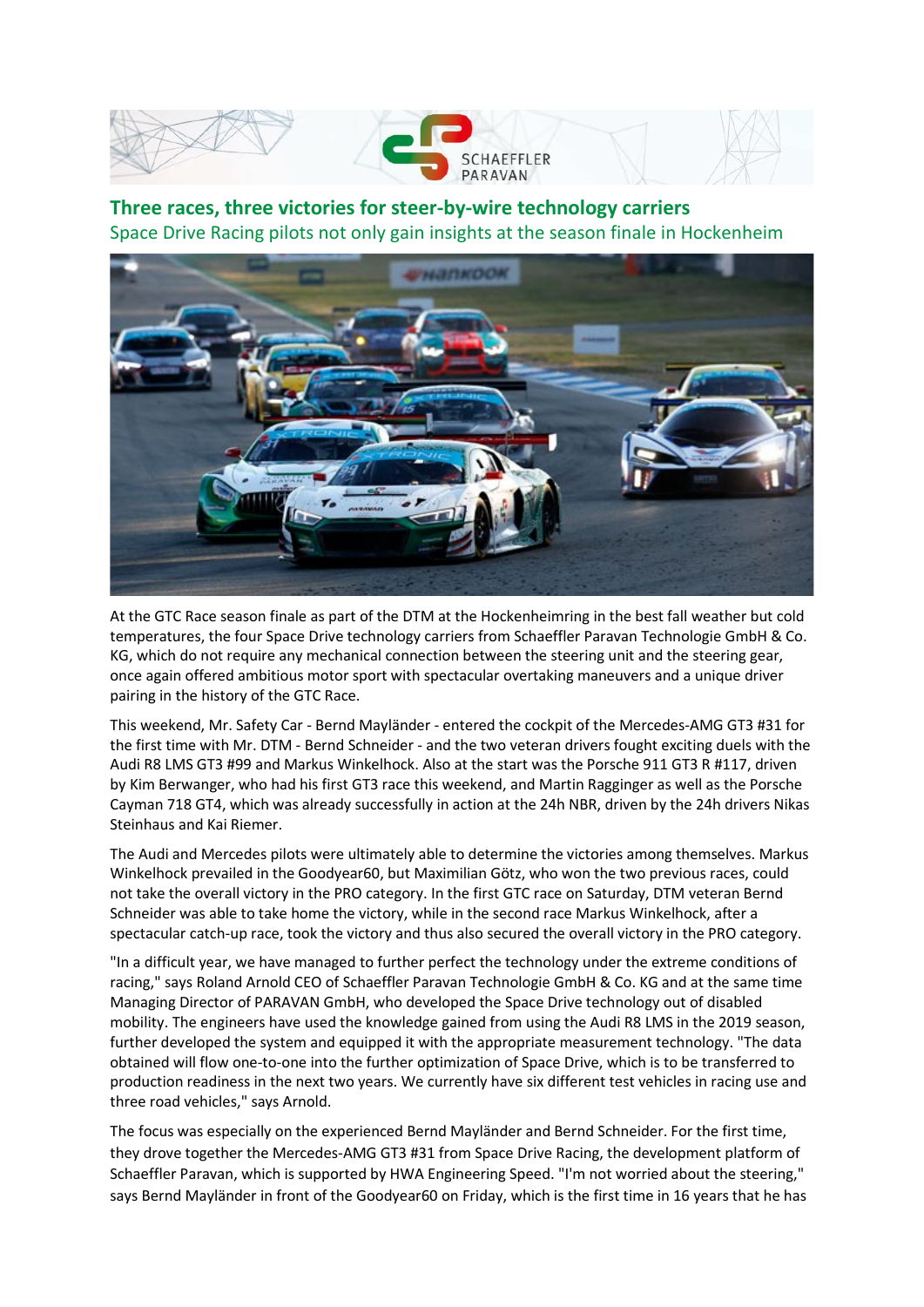sat in a GT3 car again. "But I still have to get used to the abrasion, to the tires. I have gladly accepted the challenge". Bernd Schneider started with the Goodyear60 and then handed over to Bernd Mayländer. The DTM Champion then drove Race 1 of the GTC Race on Saturday. "That's how motorsport is fun. You could see that in the results, two times pole, second in the Goodyear and won the sprint. But it was not easy. We both had to really fight," Schneider sums up. On Sunday Bernd Mayländer climbed into the cockpit again. Both of them mastered the challenge with aplomb. "I had a lot of fun," says Mayländer. "Bernd Schneider set the bar very high.

## **Complete success for the Space Drive technology carriers**

At the Goodyear60 on Friday, Bernd Schneider started in Pol's Mercedes-AMG, but had to give up the lead in the north curve to Markus Winkelhock in the Audi R8 LMS GT3 #99 - supported by Phoenix Racing. But the experienced driver managed to get it back at the end of the second lap in the Motodrom and drove to the pit stop in first place. A safety car phase shortly before the pit window opened brought the field back together again and thus destroyed the lead for Bernd Mayländer, who entered the cockpit of the #31 after the pit stop. Markus Winkelhock, who also drove the fastest lap of the race, took his chance and grabbed the leading position, which he brought home. Unlucky was Martin Ragginger in the Porsche 911 GT3 R, who took over the car from Kim Berwanger and had to park the car on lap 24 after a rampage. The Porsche Cayman 718 GT4, which like the Porsche 911 was supported by KÜS Team75 Motorsport, came in tenth place with Niklas Steinhaus and Kai Riemer and finished 2nd in the GT4 classification.

In Saturday's race there was a start-finish victory for Bernd Schneider in the AMG, who had an exciting race with Markus Winkelhock in the Audi and also drove the fastest lap. Kim Berwanger came in 7th place with the Porsche 911 GT3 R, the Cayman with the #4 and Niklas Steinhaus came in 13th overall and in the GT4 class in 2nd place, just like the day before behind the BMW M4 of Julian Würtele and Kevin Rohrscheidt.

Bernd Mayländer started the race on Sunday from position 3. Markus Winkelhock delivered a furious chase. After spectacular overtaking manoeuvres, he finally managed to overtake the previous leader, Kenneth Heyer (Mercedes AMG GT3 #93), on lap 12 in the Sachskurve and took the lead. This allowed him to secure the GTC Race Championship in the PRO classification. Bernd Mayländer came with his Mercedes AMG GT3 on the thankless 4th place, the Porsche Cayman 718 #4 reached with Kai Riemer 11th place and secured the class victory in the GT4. "It was great fun ploughing through the field", said Markus Winkelhock after the race. "It was really good, the steering was mega, everything fit."

## **GTC Race Season 2020 at a glance**

One opening test day, 9 qualifying sessions, 9 races, 5 steer-by-wire technology carriers and 7,939 Space Drive race kilometers covered. The Space Drive technology carriers were able to achieve a total of 17 podium places in the 2020 season, including 9 wins in 9 races. 5 very different vehicles were in use:

- The Audi R8 LMS GT3 #99 from last year, driven by Markus Winkelhock and Carrie Schreiner
- The Mercedes-AMG GT3 with Maximilian Götz, Patrick Assenheimer and for the finale with the prominent double Bernd Schneider and Bernd Mayländer
- The Porsche 911 GT3 R, driven by Jannes Fittje and David Jahn and most recently by Kim Berwanger and Martin Ragginger.
- The McLaren 570S GT4 from Dörr Motosport, driven by Christer Jöns in the first two races.
- As well as in the last two races the Porsche Cayman 718 GT4 which also wrote racing history in the 24h NBR, with the drivers Tim Scheerbarth, Niklas Steinhaus and Kai Riemer, who drove both races.

The drivers now see advantages and great potential throughout: "If I didn't know that the system was installed in the car, I wouldn't feel the difference," says Martin Ragginger, who has already driven the Porsche in the ADAC GT Masters at the Lausitzring. "It's fun to be part of the project and to help develop the technology," says senior Space Drive driver Markus Winkelhock. "You drive extremely cleanly, which is easy on the tires. If you ever have the opportunity to adjust the steering system directly on the car to the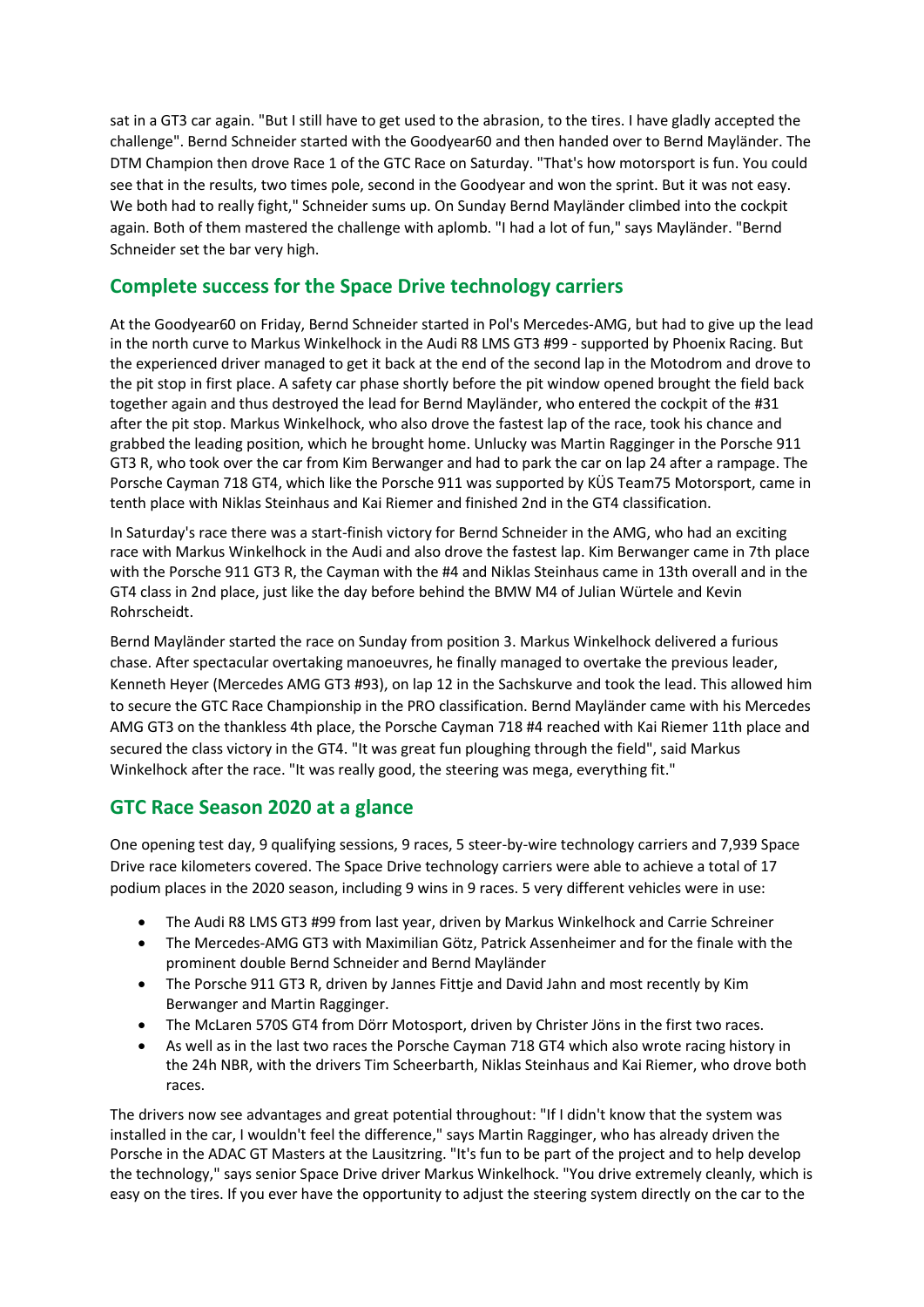external conditions or individually to the driver, for example by means of a switch, then that has extreme advantages, the drivers agree on that. "It is a great advantage that you can adjust the steering to the needs of the driver and the track," summarizes Kim Berwanger. "We have achieved a lot in a short time," says Bernd Schneider, who already tested with the AMG in the spring. "I think we're going to change a few small things and then we'll be better than a normal steering system. We are very close." Kai Riemer and Niklaus Steinhaus also saw further advantages after the 24h NBR. "Blows over the curbs on the steering wheel don't really exist. You drive the car more quietly because of that. You don't drive over it so much. You don't have to use so much force and you drive more smoothly", Bernd Mayländer reports.

"We have learned a lot this season and we have a dedicated team with many motivated drivers. The interest in using the technology in racing is great. We are looking forward to the coming year," says Axel Randolph, Head of Racing at Schaeffler Paravan. "We made optimum use of the forced break in spring and installed a lot of measurement technology. Using the data, we were able to further optimize the system over the season and received important impulses for further development".

# **Racing as development and technology platform**



For us, motor sports is both a technology platform and a development laboratory. Testing under extreme conditions provides important impulses for development. The best example of this is Space Drive, a key technology for autonomous driving, developed from mobility for the disabled, which is already being tested on various racetracks. As a racing driver and brand ambassador for Schaeffler Paravan, Markus Winkelhock actively contributes to perfecting the Space Drive drive-by-wire system under the toughest conditions.

#### [MEHR ERFAHREN](https://215732.seu2.cleverreach.com/c/52585844/61c38ce53dd-1fqim4t)

## Über Schaeffler Paravan Technologie GmbH & Co.KG

The Schaeffler Paravan Technology GmbH & Co. KG is a company specializing in the development of failsafe drive-by-wire systems - "Space Drive" - and chassis system solutions. It is based in Herzogenaurach with a production facility in Pfronstetten-Aichelau. Schaeffler Paravan Technologie is a joint venture (90 percent Schaeffler and ten percent Roland Arnold) and was founded in October 2018. The space drive system developed by Paravan founder, Roland Arnold, has been completely transferred to the joint venture and will be industrialized there. Schaeffer Paravan is also developing a "rolling chassis" with intelligent corner modules for vehicles that will drive autonomously in the future - with integrated Schaeffler wheel hub motors, brakes, Space Drive steering (90 degrees) and suspension in one system. www.schaeffler-paravan.de

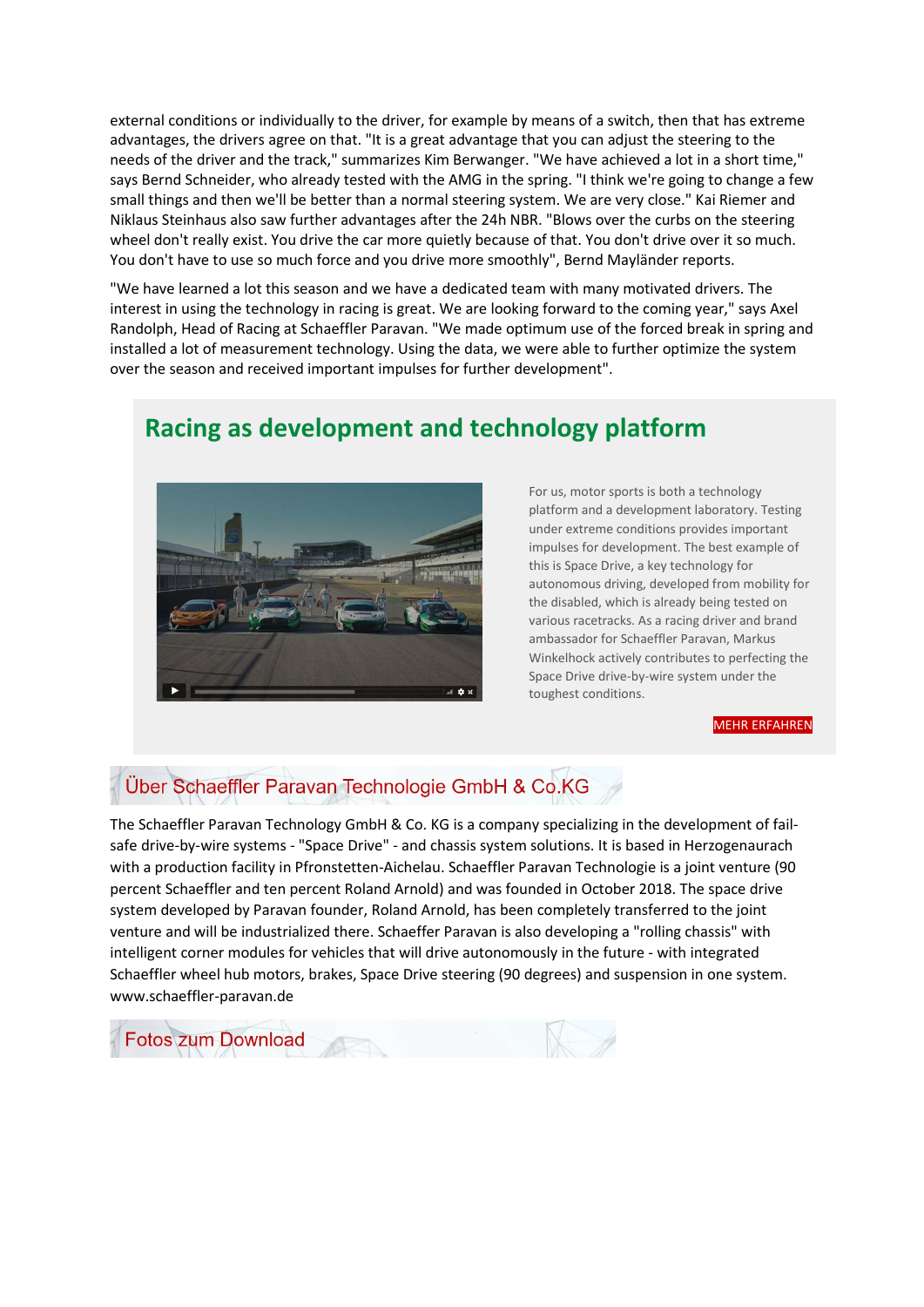









Markus Winkelhock (Audi R8 #99) secures first place at the start of the Goodyear 60

[Download Small Size](https://215732.seu2.cleverreach.com/c/52594121/61c38ce53dd-1fqim4t) [Download Medium Size](https://215732.seu2.cleverreach.com/c/52594122/61c38ce53dd-1fqim4t) [Download Full Size](https://215732.seu2.cleverreach.com/c/52594123/61c38ce53dd-1fqim4t)

© 2020 GTC Race

The whole Team Space Drive Racing thanks the fans and organizers in the unpredictable but successful season 2020.

#### [Download Small Size](https://215732.seu2.cleverreach.com/c/52594124/61c38ce53dd-1fqim4t) [Download Medium Size](https://215732.seu2.cleverreach.com/c/52594125/61c38ce53dd-1fqim4t) [Download Full Size](https://215732.seu2.cleverreach.com/c/52594126/61c38ce53dd-1fqim4t)

© 2020 GTC Race

Prominent driver change in Mercedes AMG GT3 #93 - Bernd Schneider (right) hands over to Bernd Mailänder (left)

[Download Small Size](https://215732.seu2.cleverreach.com/c/52594127/61c38ce53dd-1fqim4t) [Download Medium Size](https://215732.seu2.cleverreach.com/c/52594127/61c38ce53dd-1fqim4t) [Download Full Size](https://215732.seu2.cleverreach.com/c/52594128/61c38ce53dd-1fqim4t)

© 2020 GTC Race

Bernd Mailänder (left) and Markus Winkelhock (right) after the Goodyear 60 race on Friday before the podium.

[Download Small Size](https://215732.seu2.cleverreach.com/c/52594129/61c38ce53dd-1fqim4t) [Download Medium Size](https://215732.seu2.cleverreach.com/c/52594130/61c38ce53dd-1fqim4t) [Download Full Size](https://215732.seu2.cleverreach.com/c/52594130/61c38ce53dd-1fqim4t)

© 2020 GTC Race

Winkelhock (Audi R8 #99) ploughs through the field from last place and fights for the lead of Kenneth Heyer (Mercedes AMG GT3 #93).

[Download Small Size](https://215732.seu2.cleverreach.com/c/52594131/61c38ce53dd-1fqim4t) [Download Medium Size](https://215732.seu2.cleverreach.com/c/52594132/61c38ce53dd-1fqim4t) [Download Full Size](https://215732.seu2.cleverreach.com/c/52594133/61c38ce53dd-1fqim4t)

© 2020 GTC Race